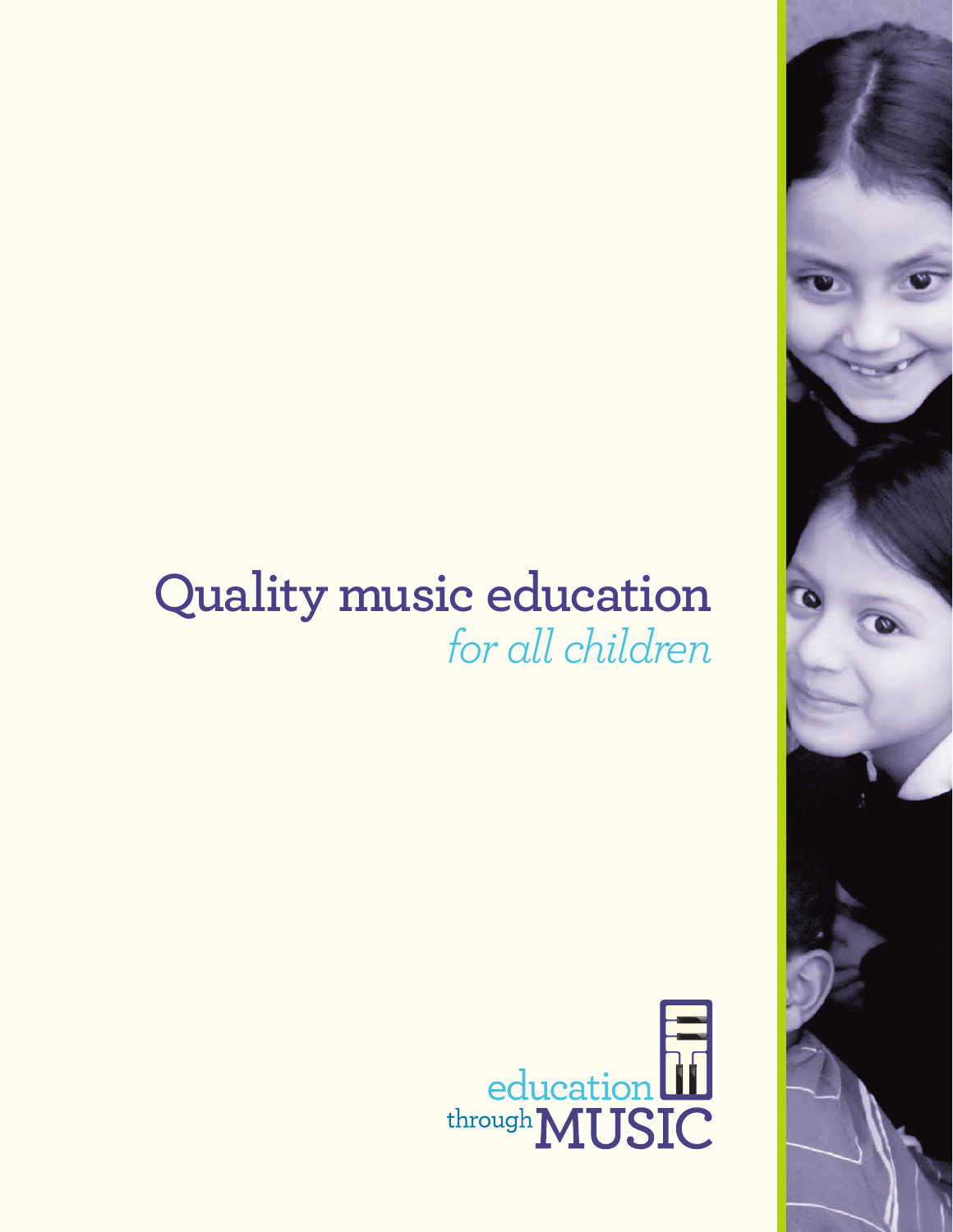#### **Our mission**

Since 1991, Education Through Music (ETM) has partnered with inner-city schools to provide all students with the well-rounded education they deserve, and create school communities that value the arts.

#### **Quality teaching**

ETM hires qualified music teachers and provides ongoing training and support, including intensive workshops, mentoring, coaching and evaluation, and a variety of resource materials. By preparing our music teachers to be excellent educators, ETM makes them eligible to be hired by our partner schools.

### **Educating every child**

ETM guarantees that every child, including special needs students, receives music as a core subject.

- 95% of students served are minorities
- Over 80% qualify for the Federal Free or Reduced-Price Lunch Program
- 10% are English Language Learners
- 10% have special needs

# Advancing academic & personal development

*Today, access to music education is often influenced by socioeconomic status, district lines and lotteries. As a result, many children in at-risk populations either receive no music instruction in school or participate in short-term or isolated experiences.* 

## That's where we come in.





*ETM began in one partner school with 175 children. Two decades later, ETM makes music education a reality for 13,000 New York City children every week.*

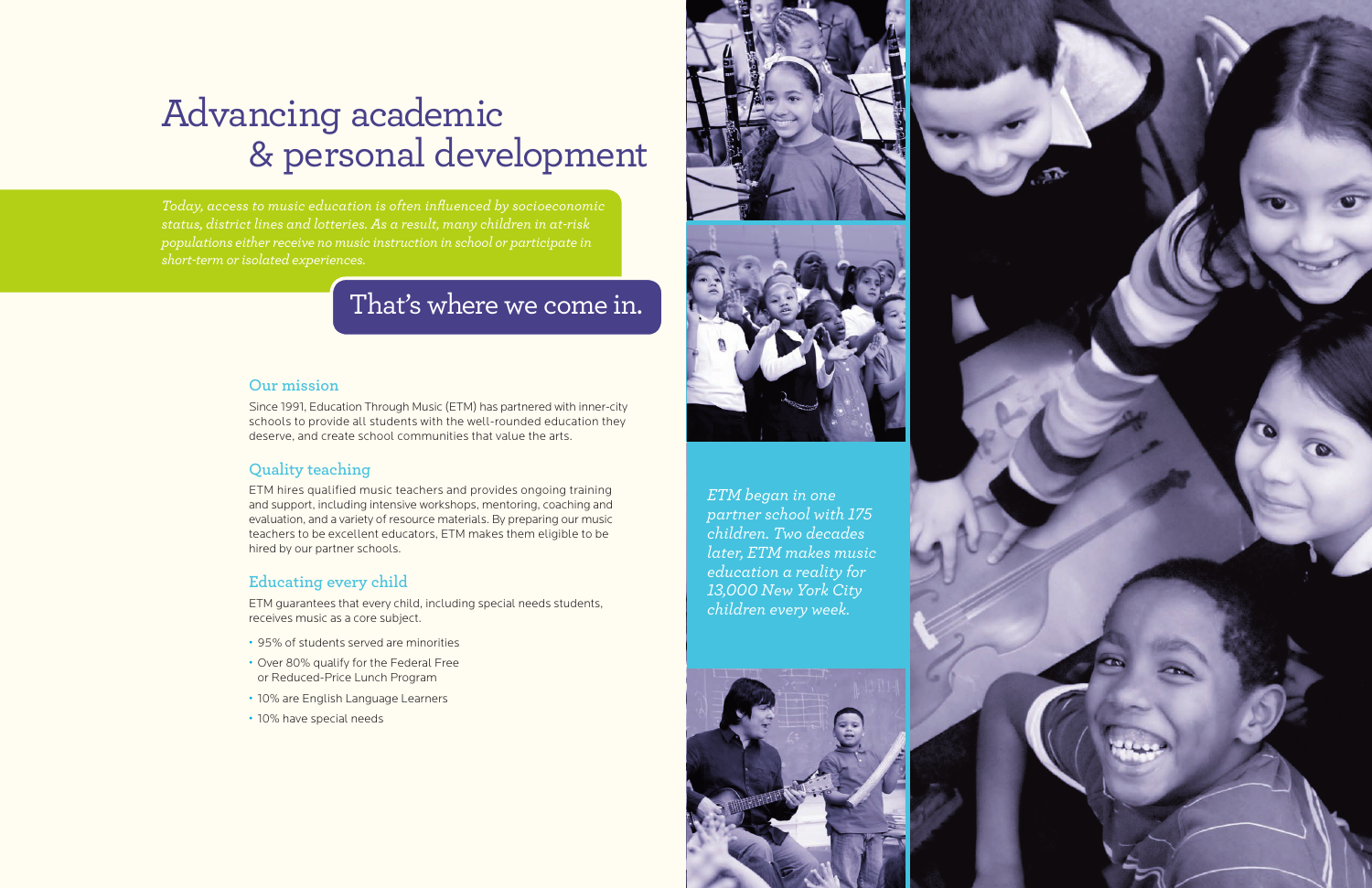- Direct Replication-ETM has licensed other organizations to implement our model in other parts of the country, and we are looking to expand this initiative.
- Consulting Services-ETM offers guidance in professional development, curriculum design, and program implementation to schools and organizations across the country, including orchestras, and public, private and charter schools.

#### **More music in more places**

The success of ETM's Model in New York City has led to:

• Music improves academic achievement, motivation for school, and self-confidence.<sup>2</sup>

• Every child deserves access to high-quality music education, taught by qualified and well-

• Strong principal leadership is essential to establishing and sustaining school-wide

55% of public schools do not have a full-time music teacher on staff



- 
- trained music teachers.
- • Music is a core academic subject that supports learning in other areas.
- • Music teachers deserve high-quality support and professional development.
- music programs.
- • Vibrant music programs encourage active parent school communities.

involvement and strengthen

### **Make a difference in a child's life today!**

*Donate online at:* www.ETMonline.org *or by calling:* 212.972.4788

#### **In New York City alone...**



Public school budgets for arts materials and supplies decreased by 82% from 2007 to 2011**<sup>1</sup>**



 $'07$ 

#### **ETM works**

Our programs develop better learners and inspire children to reach their full potential. Ongoing assessment shows that ETM achieves:

- • Significant improvement in students' musical skills
- Student growth in self-confidence and self-esteem
- Improved test performance in Math and English Language Arts<sup>3</sup>
- Increased capacity of partner schools to sustain music programs
- Replication in other communities across the country

#### **Stronger communities**

A vibrant music program gives the entire community reason to feel proud. That's why ETM collaborates closely with each partner school principal to establish a quality, school-wide music program; encourage and develop active parent, staff and community involvement; and to develop a strategic plan. As schools build capacity and sustainability, ETM is able to bring our resources to new partnerships to help more children.

*When children learn music, they gain self-esteem, strengthen their cognitive skills, and achieve higher test scores, leading to better thinkers and lifelong learners.*



*When you give to ETM, you are funding sustainable change in how schools provide music education.*



**<sup>1</sup>** New York City Department of Education's Annual Arts in Schools Report, 2010-11.

**<sup>2</sup>** Critical Links: Learning in the Arts and Student Academic and Social Development (2002. Arts Education Partnership), Champions of Change: The Impact of the Arts on Learning (Ed. Edward B. Fiske. 1999. President's Committee on the Arts and the Humanities and the Arts Education Partnership).

**<sup>3</sup>**Scheuler, Leslie, PhD, LS Associates, "Measure by Measure: Developing the Whole Child Through the ETM® Music Education Model" 2005-08 U.S. Department of Education Arts in Education Model Development and Dissemination Project.